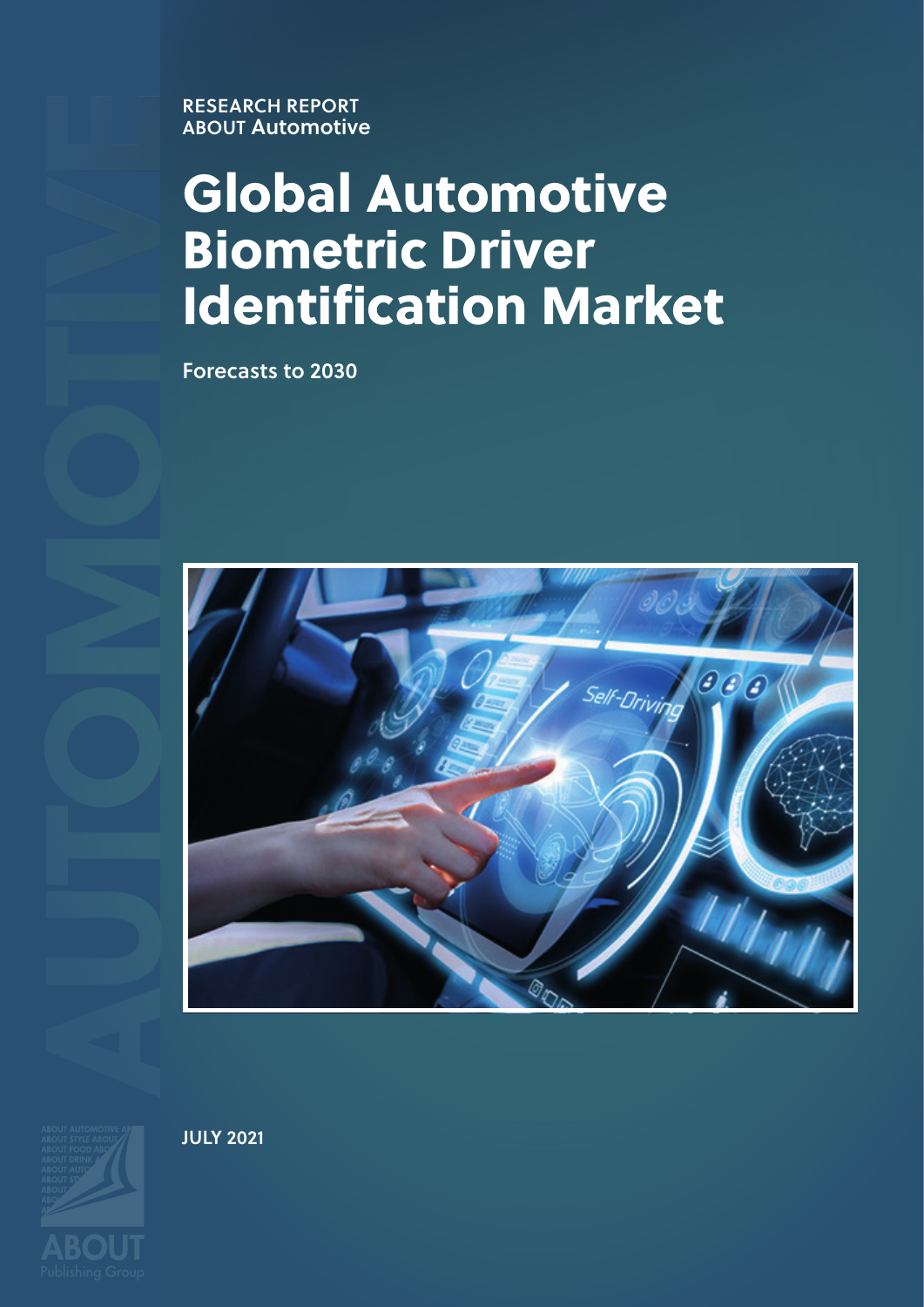

# **ABOUT Automotive**

# **Global Automotive Biometric Driver Identification Market**

Forecasts to 2030<br>SAMPLE POINT OF THE CONFIDENTIAL OF THE CONFIDENTIAL OF THE CONFIDENTIAL OF THE CONFIDENTIAL OF THE CONFIDENTIAL OF THE CONFIDENTIAL OF THE CONFIDENTIAL OF THE CONFIDENTIAL OF THE CONFIDENTIAL OF THE CONF **Forecasts to 2030**



#### **ABOUT Publishing Group** 29 Barnfield Road Harpenden **Hertfordshire** AL5 5TH

United Kingdom Email: sales@aboutpublishinggroup.com

**www.aboutpublishing-auto.com**

**COPYRIGHT** 

© 2021 ABOUT Publishing Limited. All rights reserved. Neither this publication nor any part of it may be reproduced, stored in a retrieval system, or transmitted in any form or by any means, electronic or mechanical, photocopying, recording or otherwise, without the prior permission of ABOUT Publishing Limited.

The authors of ABOUT Publishing Group are drawn from a wide range of professional and academic disciplines. All the information in the reports is verified to the best of the authors' and the publisher's ability, but neither can accept responsibility for loss arising from decisions based on these reports.

Cover image courtesy Hyundai Mobis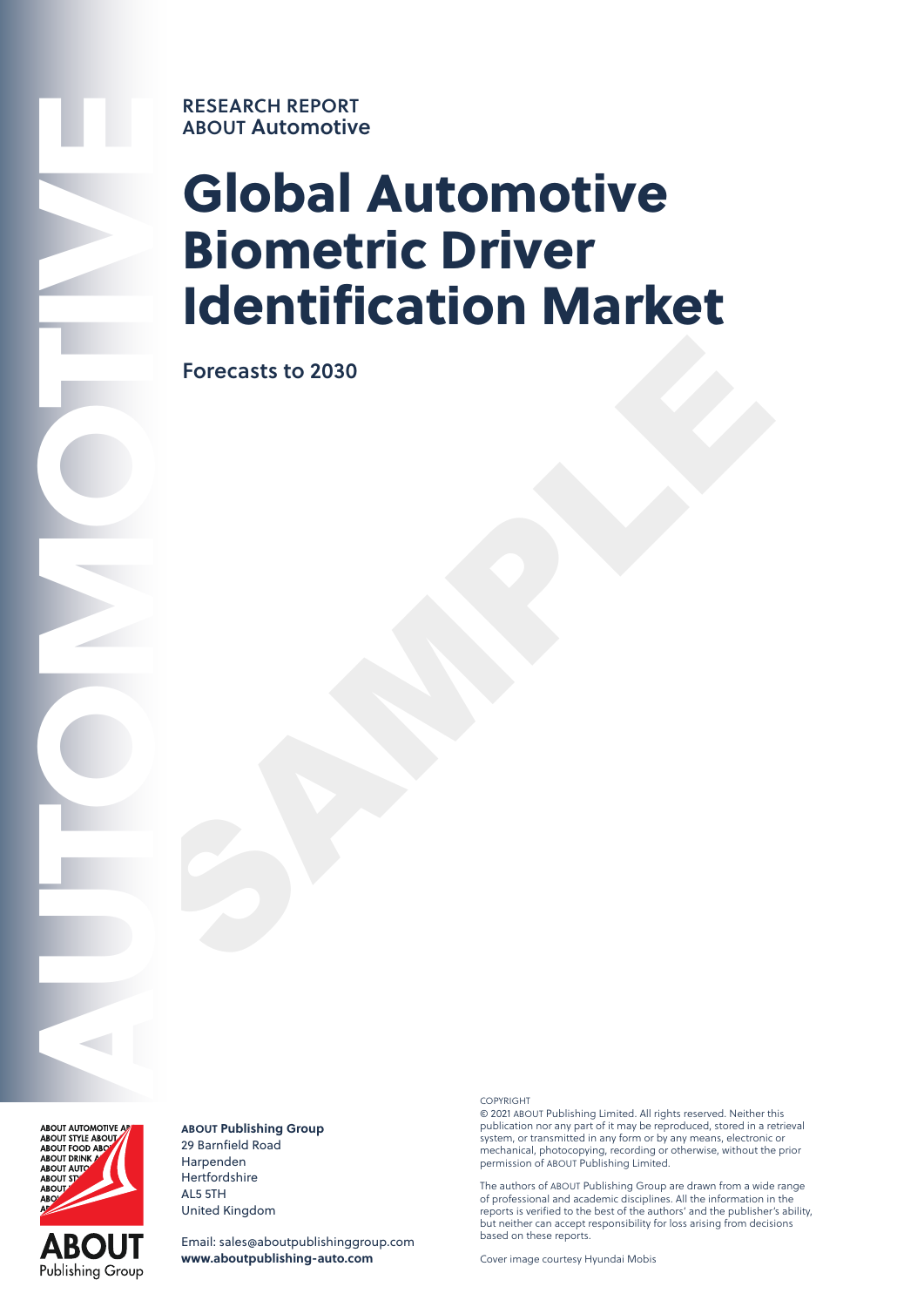#### **SCOPE OF REPORT**

#### **METHODOLOGY**

#### **SUMMARY**

#### **Chapter 1 AUTOMOTIVE BIOMETRICS: CURRENT STATUS**

- **1.1 What is it?**
- **1.2 Are biometrics road ready?**

# 1.1 What is it?<br>
1.2 Are biometrics road ready?<br>
CHAPTER 2 NEXT STEPS FOR AUTOMOTIVE BIOMETRICS<br>
2.1 Key points<br>
2.2 Who is doing what?<br>
CHAPTER 3 AUTOMOTIVE BIOMETRICS TIMELINE<br>
CHAPTER 4 FINGERPRINT RECOGNITION<br>
4.1 Key **Chapter 2 NEXT STEPS FOR AUTOMOTIVE BIOMETRICS**

- **2.1 Key points**
- **2.2 Who is doing what?**

#### **Chapter 3 AUTOMOTIVE BIOMETRICS TIMELINE**

#### **Chapter 4 FINGERPRINT RECOGNITION**

- **4.1 Key points**
- **4.2 Applications**
- **4.3 Benefits and challenges**

#### **Chapter 5 FACIAL RECOGNITION**

- **5.1 Key points**
- **5.2 Applications**
- **5.3 Benefits of facial recognition**
- **5.4 Challenges of facial recognition**

#### **Chapter 6 IRIS RECOGNITION & VOICE AUTHENTICATION**

- **6.1 Key points**
- **6.2 Iris recognition applications**
- **6.3 Voice authentication applications**

#### **Chapter 7 GESTURE CONTROL**

- **7.1 Key points**
- **7.2 Gesture control technology**
- **7.3 Applications**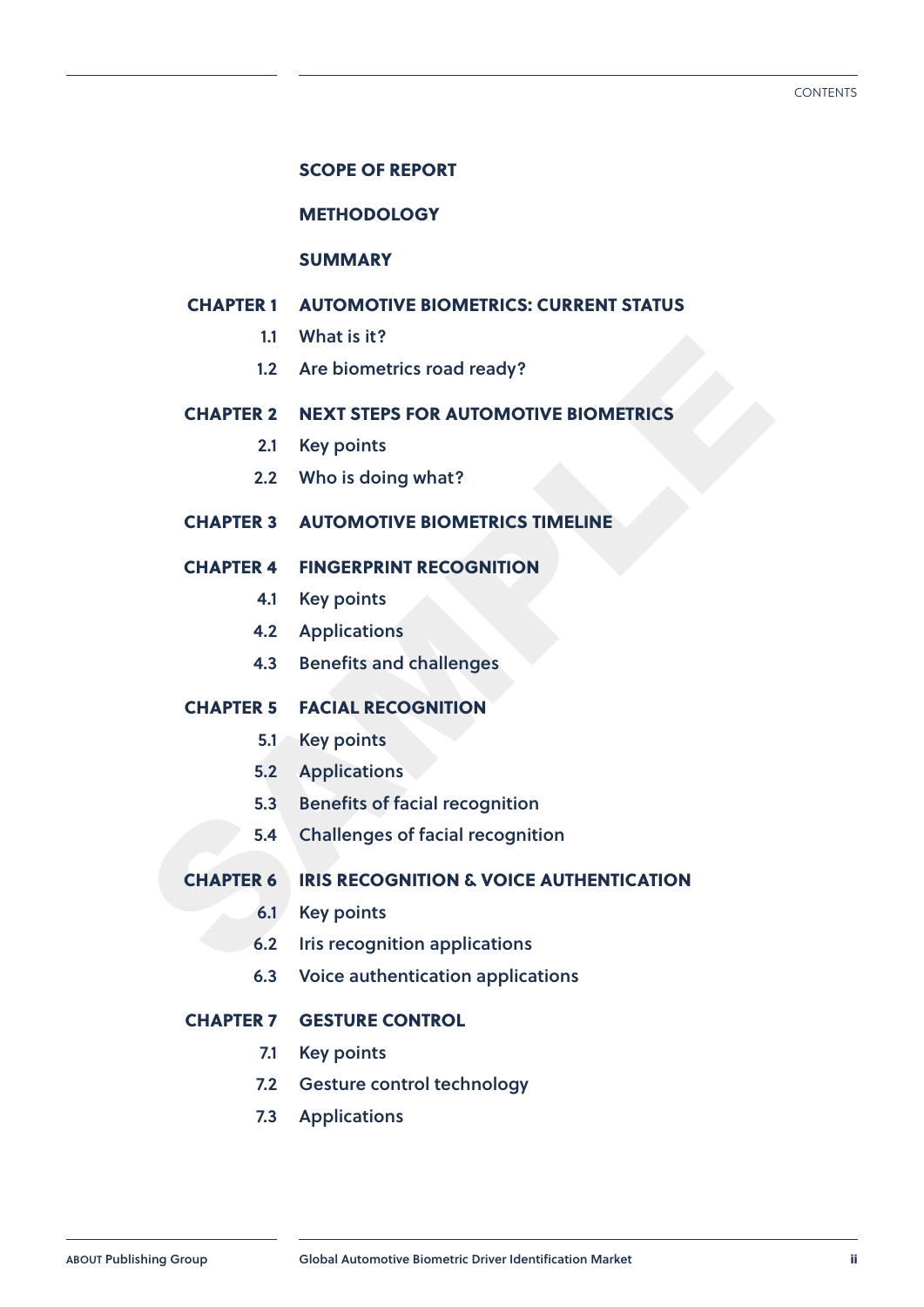#### **Chapter 8 BIOMETRICS IN AUTONOMOUS VEHICLES**

- **8.1 Key points**
- **8.2 Levels of automated driving**

#### **Chapter 9 BIOMETRICS IN CONNECTED VEHICLES**

- **9.1 Key points**
- **9.2 Q&A with DrivingVisionNews**

#### **Chapter 10 AUTOMOTIVE BIOMETRICS: KEY CONCERNS**

- **10.1 Key points**
- **10.2 Vehicle security**
- **10.3 Are biometric sensors fool-proof?**
- **10.4 What will happen to your biometric data?**

# 9.2 Q&A with DrivingVisionNews<br>
CHAPTER 10 AUTOMOTIVE BIOMETRICS: KEY CONCERNS<br>
10.1 Key points<br>
10.2 Vehicle security<br>
10.3 Are biometric sensors fool-proof?<br>
10.4 What will happen to your biometric data?<br>
CHAPTER 11 IMPL **Chapter 11 IMPLICATIONS FOR THE CAR INSURANCE INDUSTRY & DATA COLLECTION**

- **11.1 Implications for the car insurance industry**
- **11.2 Automotive biometrics and data collection**

#### **Chapter 12 MARKET FORECASTS**

- **12.1 Key points**
- **12.2 Fingerprint biometrics market value**
- **12.3 Facial biometrics market value**
- **12.4 Iris biometrics market value**

#### **Chapter 13 KEY OEMS ADVANCING AUTOMOTIVE BIOMETRICS**

- **13.1 Key points**
- **13.2 Bentley**
- **13.3 BMW**
- **13.4 Byton**
- **13.5 Chrysler**
- **13.6 Ford**
- **13.7 General Motors**
- **13.8 Human Horizons**
- **13.9 Hyundai Motor**
- **13.10 Jaguar Land Rover**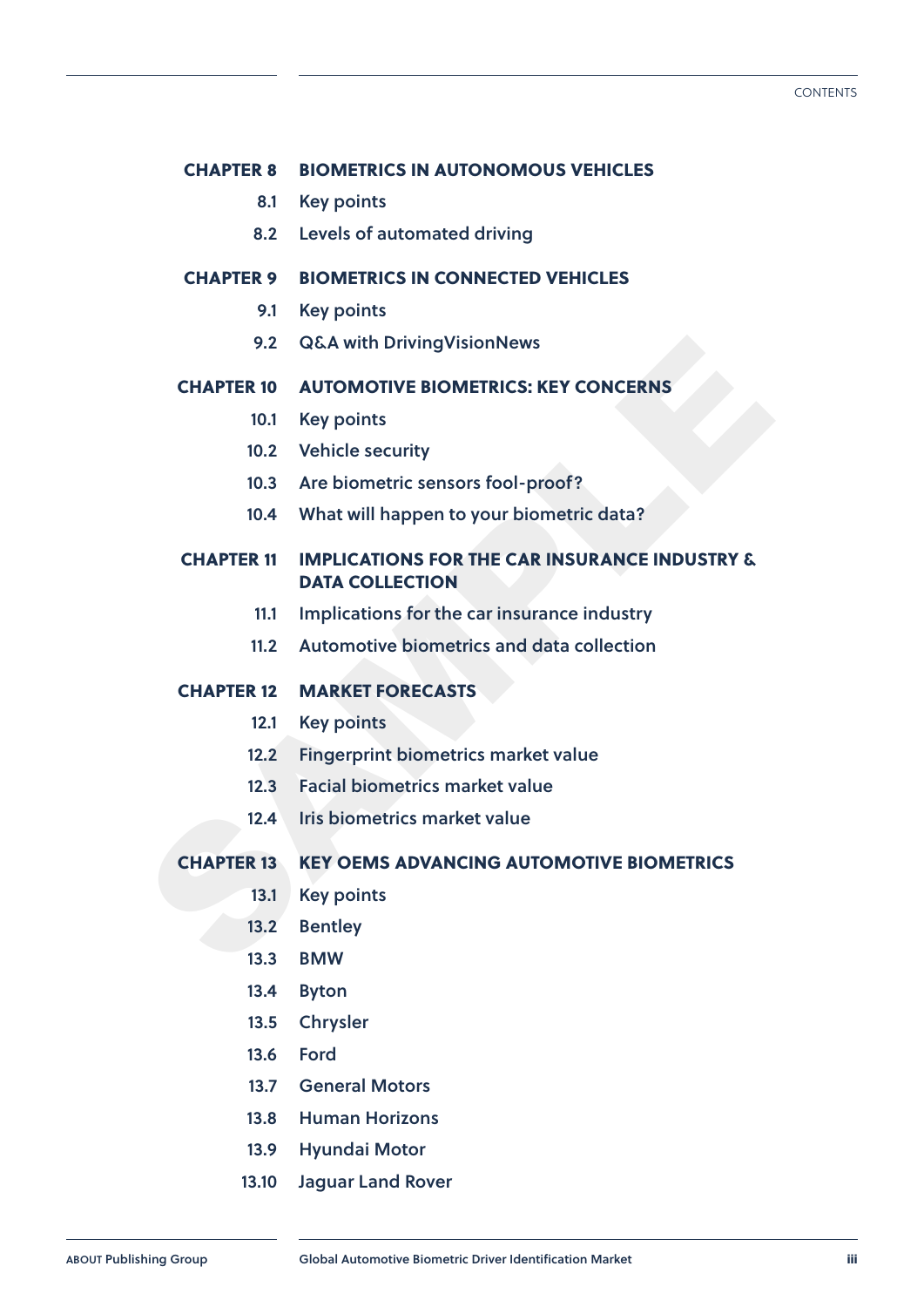- **13.11 Kia Motors**
- **13.12 Leapmotor**
- **13.13 Mercedes-Benz**
- **13.14 Nio**
- **13.15 Nissan**
- **13.16 Porsche**
- **13.17 Subaru**
- **13.18 Volvo**

13.17 Subaru<br>
13.18 Volvo<br>
CHAPTER 14 KEY SUPPLIERS ADVANCING AUTOMOTIVE BIOMETRICS<br>
14.1 Key points<br>
14.2 Aerendir Mobile<br>
14.3 Altran Technologies<br>
14.5 Apple Inc<br>
14.6 Cerence<br>
14.7 Continental<br>
14.8 Fingerprint Cards<br> **Chapter 14 KEY SUPPLIERS ADVANCING AUTOMOTIVE BIOMETRICS**

- **14.1 Key points**
- **14.2 Aerendir Mobile**
- **14.3 Altran Technologies**
- **14.4 Analog Devices**
- **14.5 Apple Inc**
- **14.6 Cerence**
- **14.7 Continental**
- **14.8 Fingerprint Cards**
- **14.9 Harman**
- **14.10 Hyundai Mobis**
- **14.11 Mitek**
- **14.12 NXP Semiconductors**
- **14.13 Olea Sensor Networks**
- **14.14 Omron**
- **14.15 Osram**
- **14.16 Precise Biometrics**
- **14.17 Robert Bosch**
- **14.18 SMK Electronics**
- **14.19 Synaptics**
- **14.20 Valeo**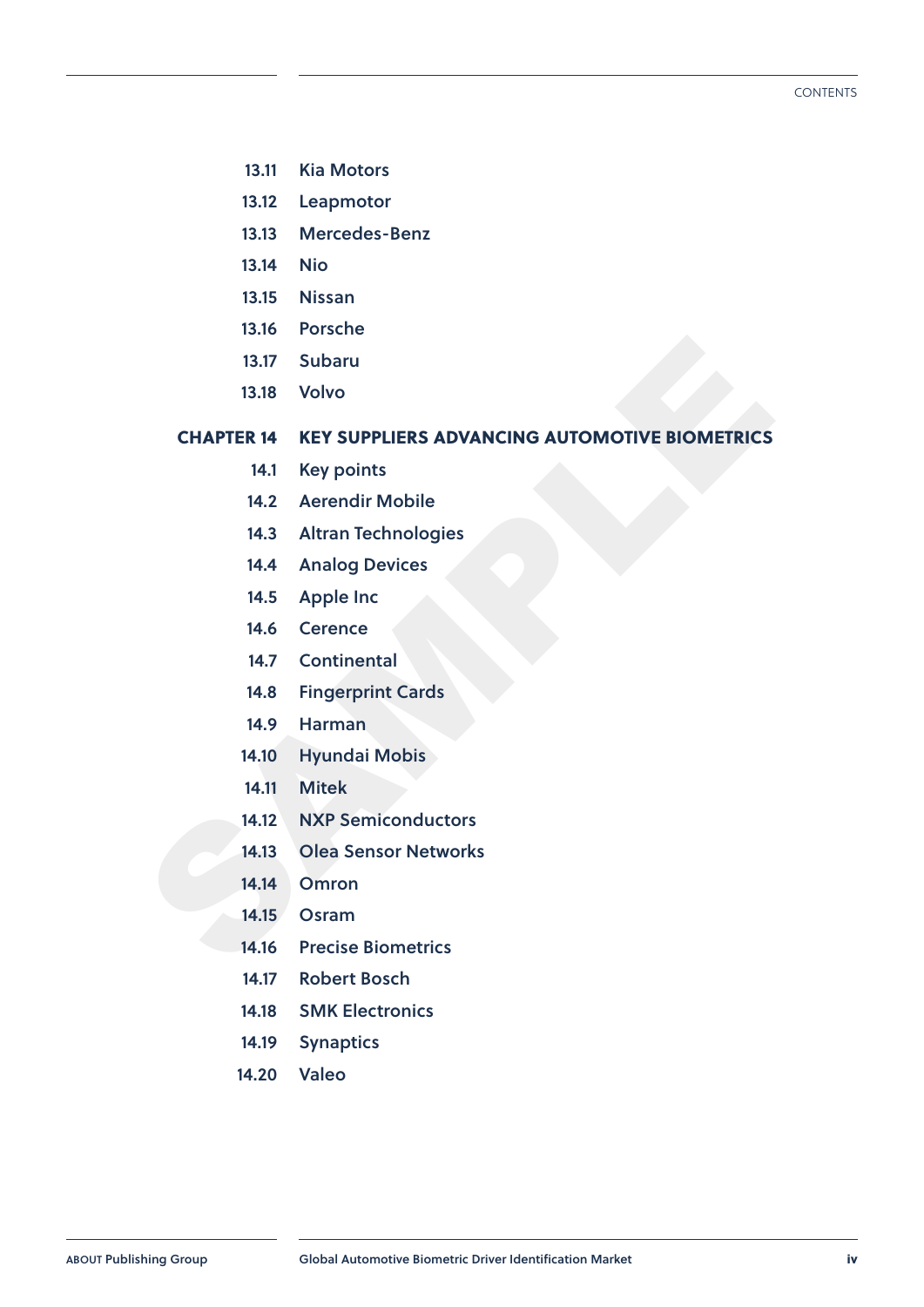#### **List of tables**

- TABLE 1 Biometrics timeline: How did we get here?
- TABLE 2 OE market value of fingerprint recognition vehicle access systems for passenger car applications, North America, Europe, Japan, China, Rest of the World, 2020–2030, US\$'000s
- TABLE 3 OE market value of facial recognition vehicle access systems for passenger car applications, North America, Europe, Japan, China, Rest of the World, 2020–2030, US\$'000s
- TABLE 4 OE market value of iris recognition vehicle access systems for passenger car applications, North America, Europe, Japan, China, Rest of the World, 2020–2030, US\$'000s
- Example along substitute of instructions, the multiple, apple it, children are applications, the mond,<br>
SAMPLE 4 OE market value of instraceoption vehicle access systems for passenger<br>
car applications, North America, Euro TABLE 5 OE market value of fingerprint, facial and iris recognition vehicle access systems for passenger car applications, North America, Europe, Japan, China, Rest of the World, 2020–2030, US\$'000s

#### **List of figures**

- FIGURE 1 Bentley has introduced a capacitive fingerprint sensor technology with a secure stowage unit in the Bentayga.
- FIGURE 2 Future mobility, such as self-driving cars, will provide various services through various body recognition technologies.
- FIGURE 3 Fingerprint-controlled engine start enhances security
- FIGURE 4 Re-inventing cabin well-being through empathic AI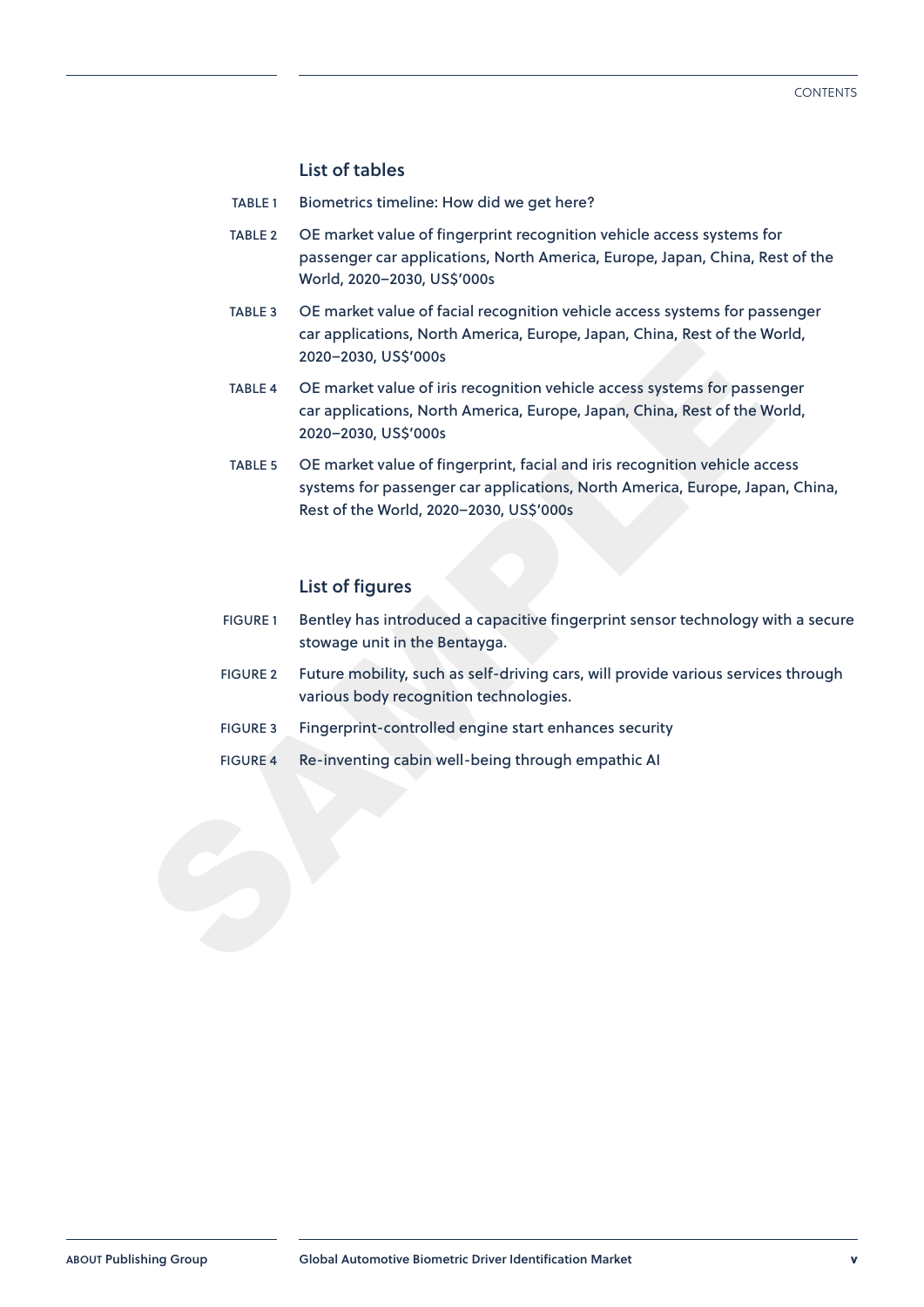#### **ABOUT Automotive**

Since 2002, our exclusive network of industry specialists has ensured an unrivalled resource to bring you comprehensive coverage of the automotive supplier industry. Each report gathers individual perspectives from within the industry, and formulates ABOUT Automotive's own definitive forecasts, generally to a 5–7-year horizon.

All ABOUT Automotive authors have a proven track record, having written for leading management consultancies, financial institutions and publishers.

leading management consultancies, financial institutions and publishers.<br>ABOUT Automotive reports are used by the major automotive suppliers, as<br>well as the leading vehicle manufacturers. They are also used by banks and<br>ma ABOUT Automotive reports are used by the major automotive suppliers, as well as the leading vehicle manufacturers. They are also used by banks and management consultants, as well as academic institutions.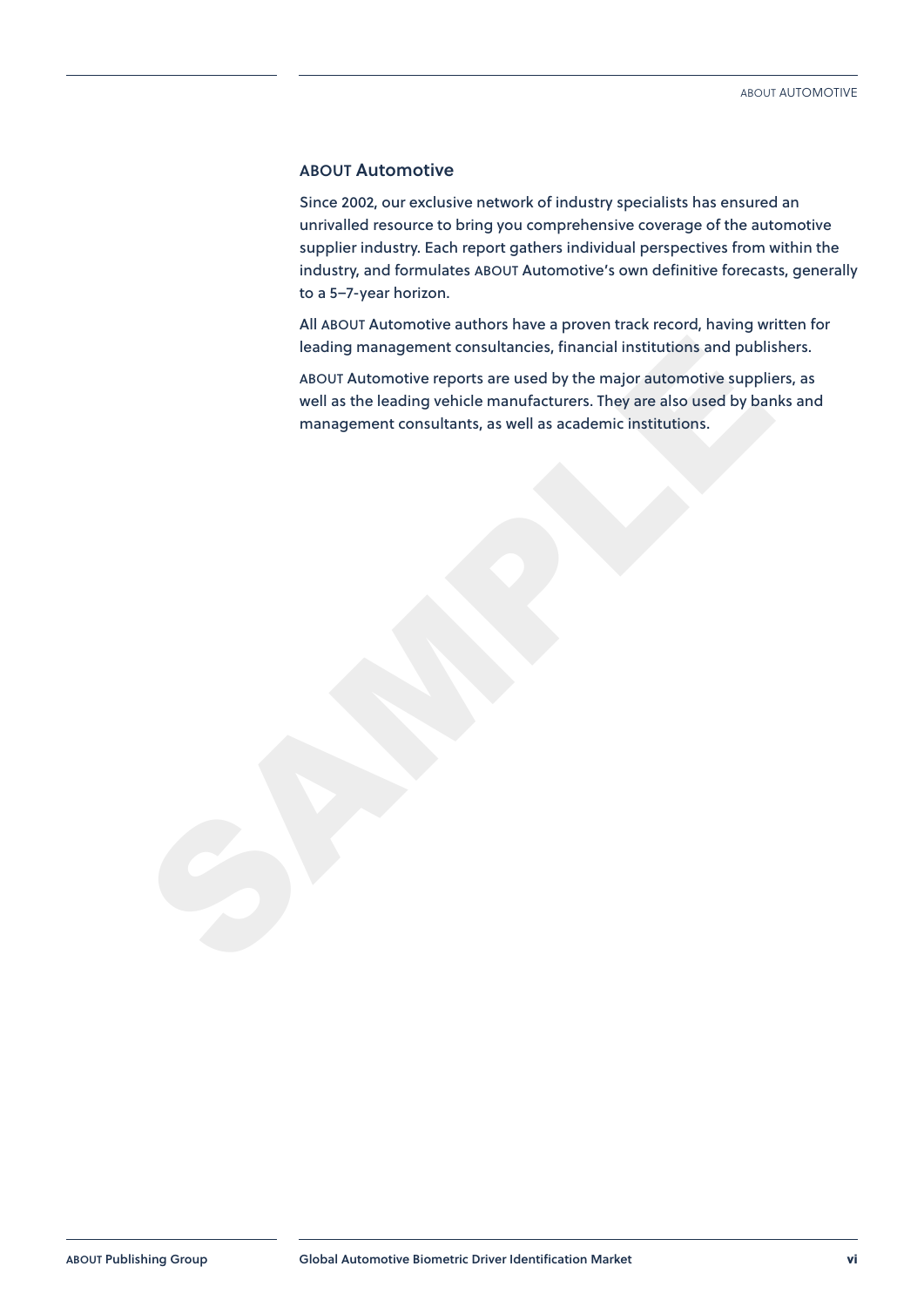## **SCOPE OF REPORT**

Biometrics is the measure and analysis of how someone behaves. It can be applied for both verification and identification purposes. Biometric verification is used to check that a person is who they claim to be, while biometric identification determines who the person is based on a measured biometric factor. There are a number of characteristics that can be used for biometric identification, including fingerprints, iris and facial geometry.

factor. There are a number of characteristics that can be used for biometric<br>
identification, including fingerprints, inis and facial geometry.<br>
While most of us are accustomed to using our fingerprint to unlock our<br>
phone While most of us are accustomed to using our fingerprint to unlock our phones, can biometrics be used to reliably unlock our cars? In pushing back the technical boundaries, some automakers are exploring the application of fingerprint sensors, retinal scans, and facial recognition and even gait tracking in order to replace the conventional key fob for accessing a car and starting its engine.

In-car biometrics can do more than unlock cars, however. The technology can be applied to detect driver health by monitoring their heart rate, blood pressure, drowsiness, levels of blood alcohol content, and even trigger warnings about a potential epileptic seizure. In-car biometrics can also assist the driver to personalise settings, including cabin temperature, radio and seat adiustment.

Although there are a number of potential uses for automotive applications, most current experiments using biometrics are taking place in the access control and personalisation area.

This report sets out analysis of the global automotive biometrics driver identification market, providing intelligence on the main drivers, opportunities and challenges facing the sector. It also provides detailed regional and global forecasts across three biometric applications in cars, namely fingerprint, facial and iris recognition. The scope of this report therefore includes:

The current status of automotive biometrics:

- How will tomorrow's car use biometrics?
- What is happening and in which cars?
- Why does it matter and what are the next steps?

Market opportunities of automotive biometrics:

- What is the market potential?
- How fast will the market grow for fingerprint, facial and iris recognition?
- What are the opportunities to create additional value of the driver-facing camera for digital commercial purposes?
- Is the automotive industry facing a biometric boom?
- What is the big picture?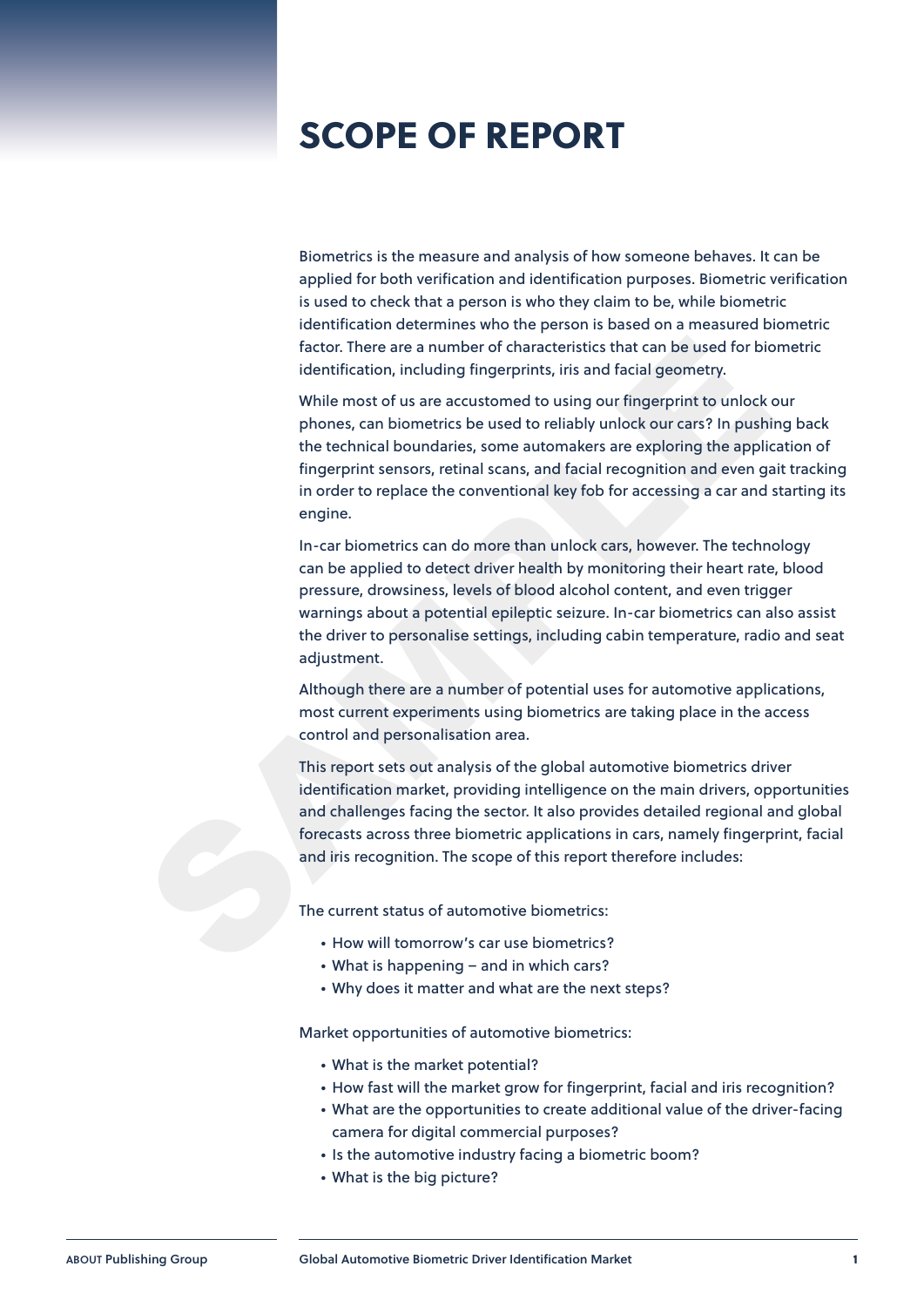Ulrich Lueders, Director Strategy & Portfolio, Business Unit Human Machine Interface at Continental believes that gesture control can be a supportive means of interaction in the car if we are talking about simple and intuitive gestures. During an interview with the author, he said: "We see a certain potential for this functionality to expand into more cars in the future. A decisive factor is the cost for the interior sensing technology which is needed to realize gesture recognition. Looking at the upcoming legislation for driver monitoring systems, interior cameras will also move into lower segment vehicles. With this, basic gesture control will not necessarily be an exclusive feature for high-end cars any longer."

basic gesture control will not necessarily be an exclusive feature for high-end<br>cas any longer."<br>
D'Alexander van Laack, Director, Cockpit of the Euture – North America at<br>
Faurecia agrees that gesture controls have limite Dr Alexander van Laack, Director, Cockpit of the Future – North America at Faurecia agrees that gesture controls have limited applications. During another interview with the author of this report, he said: "If you look at the BMW 7 Series, when they introduced a gesture, they made it a mandatory feature, you had to take it basically, and then they had three gestures and three functions that you can control. The question is: will people pay money for it? The difficulty with the gesture as we know it from a few years ago, we had to use very complex time-of-flight cameras and 3D capable cameras, but what is possible today with image processing and video analytics basically is that we can use cameras that might be inside the car already for other reasons, e.g. driver monitoring to actually recognise a certain level of gesture. In that case, you do not have much of an overhead that you pay for this camera because it will be inside the car anyway for other purposes. This is something we have shown, in a way where we can use software upgradability to make more use of hardware, and we believe that this is a way how the consumer in the future will interact more multi-modal by actually choosing the modality that he wants to use. If you want to use gesture for some functions, why shouldn't you be able to do so? I don't believe that you will control your whole car with gestures, I still believe gesture will be just a support function and you will most likely have your voice interaction as one of the main interaction functions inside the car, and then afterwards the touch functionalities for certain buttons that will still exist."

#### **7.3 APPLICATIONS**

A profitable brand with a market share growing around the world, **DS Automobiles** is accelerating its development with DS 4. Its infotainment system, known as DS Iris System, features a new interface that takes the usability of a smartphone with a tactile, seamless and responsive interface based around the idea of profiles that can be personalised with icons. The settings and display load automatically on start-up. Controlled by voice and gesture, the system incorporates a personal assistant capable of recognising what's said to it so that the system can carry out requests. This is supported by a unique gesture control system, DS Smart Touch, located on the centre console. This is a screen that you can use with your fingertips. The user making a gesture towards one of the pre-entered favourite functions is enough. The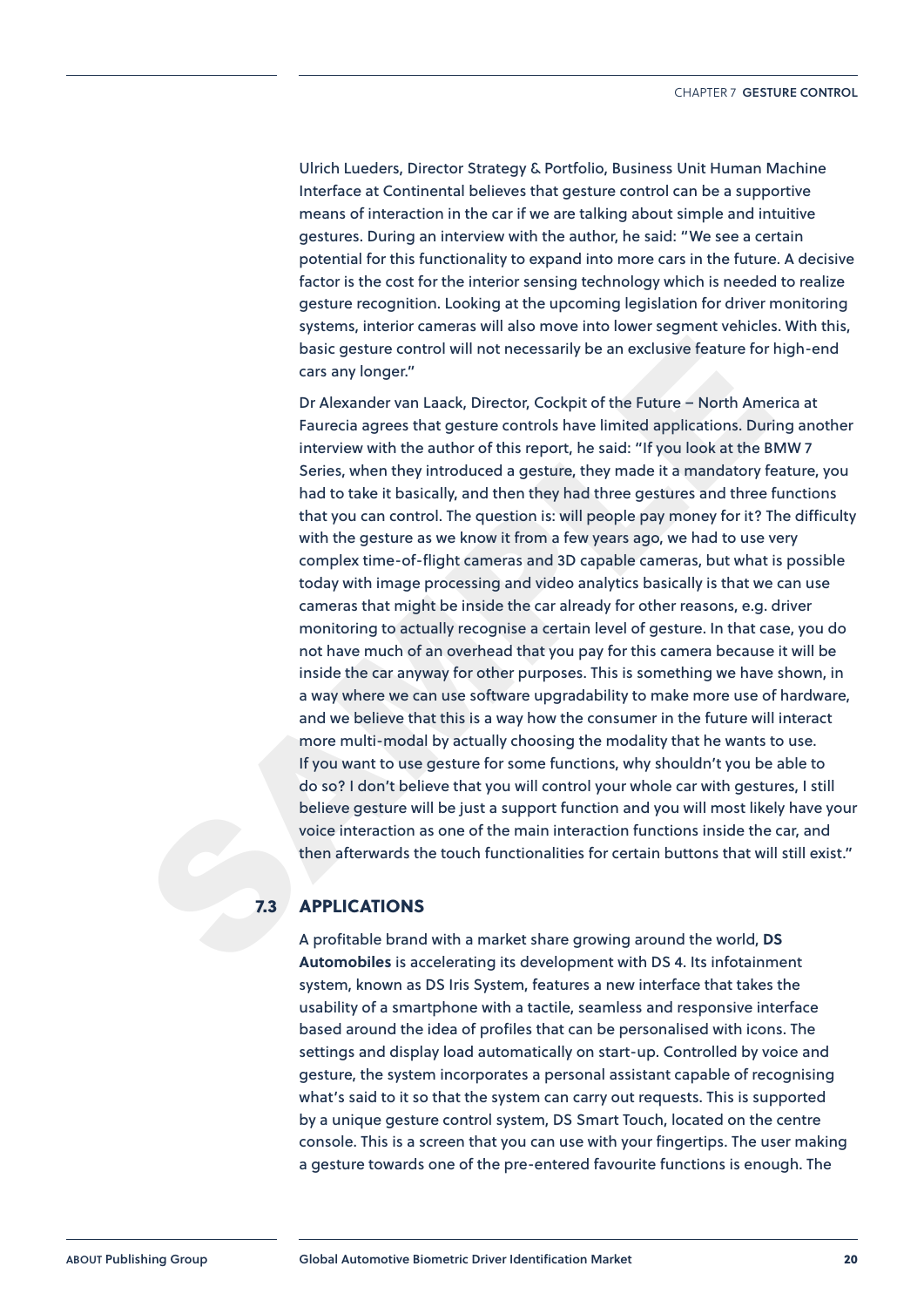

### **9 BIOMETRICS IN CONNECTED VEHICLES**

#### **9.1 KEY POINTS**

- In addition to advances in autonomous vehicles, automakers are adding more connectivity to cars. Such connected vehicles and self-driving or autonomous vehicles will require some mechanism for authorising a driver or passenger access to the vehicle.
- attronomous ventices will require some mechanism for authorising a driver<br>or passenger access to the vehicle.<br>
 With the rapid increase in wireless network resources, automakers are<br>
working towards a connected vehicle th • With the rapid increase in wireless network resources, automakers are working towards a connected vehicle that takes advantage of high network data speed to provide users with various services, such as voice-controlled applications, infotainment and vehicle diagnostics. Cars can already be unlocked using an app embedded on a smartphone. Connected vehicles can be directly coupled to each other via RF (Radio Frequency) wireless communications and other peer-to-peer communication technology.
	- Connected cars incorporate a variety of communication devices, such as those embedded within the car and/or user equipment of the driver and/or passengers within the car. These devices have the substantial computing power and wireless data links that couple the respective devices to the communication network.

#### **9.2 Q&A WITH DrivingVisionNews**

During this research, we caught up with Daniel Stern, Chief Editor of DrivingVisionNews—the global vehicle lighting, driver assistance, and vehicle interior industries' journal of record. Here, we learn more about the use of ambient lighting in the context of the shift toward more CASE (connected, autonomous, shared and electric mobility) and biometric applications.

*Not so long ago, car interior lighting consisted of central and side headliner*  lights, complemented by low-level ambient lighting mainly in the cockpit area. *What's your assessment of the stage of progress with ambient lighting?*

Interior lighting is in galloping growth right now, and this is likely to continue and accelerate for the foreseeable future. It's push- and pull-driven by burgeoning co-evolution of lighting technology and new use scenarios brought on by the CASE revolution in personal mobility.

Looking just at ambient lighting, the days of a few 5-watt light bulbs overhead are in the distant past. Now we've got variable-colour lighting with a variety of different control strategies, e.g. driver-selectable, music-responsive. We are seeing high-concept installations such as the Rolls-Royce Starlight Headliner. Automakers are integrating lighting elements into the design and configuration of interior components, controls, and displays in novel ways.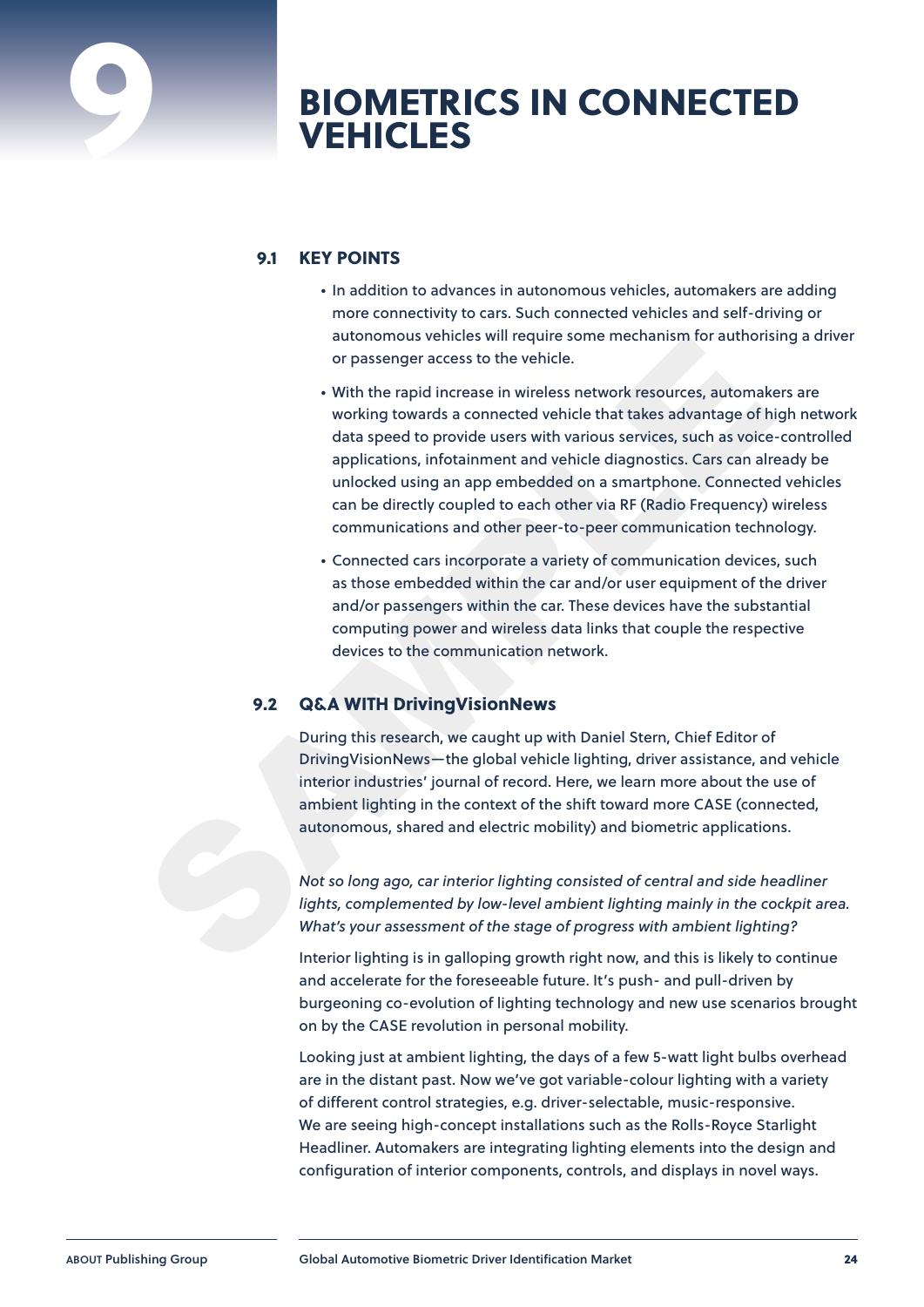# Global Automotive Biometric Driver Identification Market

#### Forecasts to 2030

This exclusive new report provides analysis of the emerging and fast-growing automotive biometrics driver identification market, including intelligence on the main drivers, opportunities and challenges facing the sector. It also provides detailed regional and global forecasts across three biometric applications in cars, namely fingerprint, facial and iris recognition.

#### This report provides fresh, unbiased insight in a number of areas, including:

The current status of automotive biometrics:

- How will tomorrow's car use biometrics?
- What is happening and in which cars?
- Why does it matter and what are the next steps?

#### Market opportunities of automotive biometrics:

- What is the market potential?
- How fast will the market grow for fingerprint, facial and iris recognition?
- What are the opportunities to create additional value of the driver-facing camera for digital commercial purposes?
- Is the automotive industry facing a biometric boom?
- What is the big picture?

The report also covers 36 key players pushing back the technical boundaries in the automotive biometrics arena.

#### Report coverage

Chapter 1: Automotive biometrics: Current status Chapter 2: Next steps for automotive biometrics

Chapter 3: Automotive biometrics timeline

Chapter 4: Fingerprint recognition

Chapter 5: Facial recognition

Chapter 6: Iris recognition and voice authentication

Chapter 7: Gesture control

Chapter 8: Biometrics in autonomous vehicles

Chapter 9: Biometrics in connected vehicles

Chapter 10: Automotive biometrics: Key concerns

Chapter 11: Implications for the car insurance industry & data collection

Chapter 12: Market forecasts

Chapter 13: Key OEMs advancing automotive biometrics

Chapter 14: Key suppliers advancing automotive biometrics

#### Published: JULY 2021 Price: £495 (single-user licence) No. pages: 60 Format: PDF

| This exclusive new re<br>emerging and fast-<br>driver identification<br>the main drivers, op<br>the sector. It also pr<br>global forecasts acro<br>cars, namely fingerp |
|-------------------------------------------------------------------------------------------------------------------------------------------------------------------------|
| This report provide<br>number of areas, ir                                                                                                                              |
| The current status of<br>• How will tomorrow<br>• What is happening<br>• Why does it matter                                                                             |
| Market opportunitie<br>• What is the market<br>How fast will the m<br>iris recognition?                                                                                 |
| What are the oppor<br>of the driver-facing<br>purposes?                                                                                                                 |
| Is the automotive in<br>What is the big pict                                                                                                                            |
| The report also cove<br>the technical bound<br>arena.                                                                                                                   |
|                                                                                                                                                                         |
| Published:                                                                                                                                                              |
|                                                                                                                                                                         |
| <b>Purchase Informatio</b><br>I would like to purchase<br>Global Automotive Biometri<br><b>Driver Identification Market:</b><br>Forecasts to 2030                       |
| 2 Personal details<br>(Please attach your business card or                                                                                                              |
| Name (Mr/Mrs/Ms/Dr)                                                                                                                                                     |
| Job title                                                                                                                                                               |
| Company name                                                                                                                                                            |
| <b>Address</b>                                                                                                                                                          |
|                                                                                                                                                                         |
| Zip/postcode<br>Nature of business                                                                                                                                      |
| Tel                                                                                                                                                                     |
| Fax                                                                                                                                                                     |

| <b>ORDER FORM</b> |  |
|-------------------|--|
|-------------------|--|

| <b>Purchase Information</b>                                                                                                                                                                                                   | Quantity              | Price*                                                                                             | <b>Total</b>                                                                                           | <b>8</b> Payment method                                                                                                                                                                                                                                                                                                                            |
|-------------------------------------------------------------------------------------------------------------------------------------------------------------------------------------------------------------------------------|-----------------------|----------------------------------------------------------------------------------------------------|--------------------------------------------------------------------------------------------------------|----------------------------------------------------------------------------------------------------------------------------------------------------------------------------------------------------------------------------------------------------------------------------------------------------------------------------------------------------|
| I would like to purchase<br><b>Global Automotive Biometric</b><br><b>Driver Identification Market:</b><br>Forecasts to 2030<br>2 Personal details<br>(Please attach your business card or complete the following in capitals) | + Single-user licence | £495   £1,485  <br>*Reports are supplied electronically as a PDF<br># Corporate multi-user licence |                                                                                                        | <b>Option 1: Cheque</b><br>I enclose a cheque for £<br>payable to<br><b>ABOUT Publishing Limited.</b><br>Customers can pay by cheque with either of the following methods: Sterling cheques<br>drawn on a UK bank; Cheques in US dollars, euros or in any freely convertible<br>currency drawn on the country of origin at current exchange rates. |
| Name (Mr/Mrs/Ms/Dr)                                                                                                                                                                                                           |                       |                                                                                                    |                                                                                                        |                                                                                                                                                                                                                                                                                                                                                    |
| Job title                                                                                                                                                                                                                     |                       |                                                                                                    | <b>Option 2: Bank transfer</b><br>Please send me a proforma invoice (Report(s) will be sent on receipt |                                                                                                                                                                                                                                                                                                                                                    |
| Company name                                                                                                                                                                                                                  |                       |                                                                                                    |                                                                                                        | of payment)                                                                                                                                                                                                                                                                                                                                        |
| Address                                                                                                                                                                                                                       |                       |                                                                                                    |                                                                                                        | The above prices do not include VAT. Customers in EU member countries may be<br>liable to pay VAT if their Registration Number is not supplied. Please enter your<br>EU Registration Number (VAT/TVA/BTW/MOMS/MWST/IVA/FPA) below:                                                                                                                 |
|                                                                                                                                                                                                                               | City                  |                                                                                                    |                                                                                                        |                                                                                                                                                                                                                                                                                                                                                    |
| Zip/postcode                                                                                                                                                                                                                  | Country               |                                                                                                    |                                                                                                        | <b>Option 3: PayPal</b>                                                                                                                                                                                                                                                                                                                            |
| Nature of business                                                                                                                                                                                                            |                       |                                                                                                    |                                                                                                        | Please send me an invoice with instructions on how to pay via PayPal.                                                                                                                                                                                                                                                                              |
| Tel                                                                                                                                                                                                                           |                       |                                                                                                    |                                                                                                        | Report(s) will be sent on receipt of payment                                                                                                                                                                                                                                                                                                       |
|                                                                                                                                                                                                                               |                       |                                                                                                    |                                                                                                        | The above prices do not include VAT. Customers in EU member countries may be<br>liable to pay VAT if their Registration Number is not supplied. Please enter your                                                                                                                                                                                  |
| Fax                                                                                                                                                                                                                           |                       |                                                                                                    |                                                                                                        | EU Registration Number (VAT/TVA/BTW/MOMS/MWST/IVA/FPA) below:                                                                                                                                                                                                                                                                                      |
| E-mail                                                                                                                                                                                                                        |                       |                                                                                                    |                                                                                                        |                                                                                                                                                                                                                                                                                                                                                    |



#### ➍ Please send your order to

ABOUT Publishing Group Limited, 29 Barnfield Road, Harpenden, Hertfordshire, AL5 5TH, United Kingdom. Telephone: +44(0)7980 255253

e-mail: [sales@aboutpublishinggroup.com](mailto:sales%40aboutpublishinggroup.com?subject=) • [www.aboutpublishing-auto.com](http://www.aboutpublishing-auto.com)